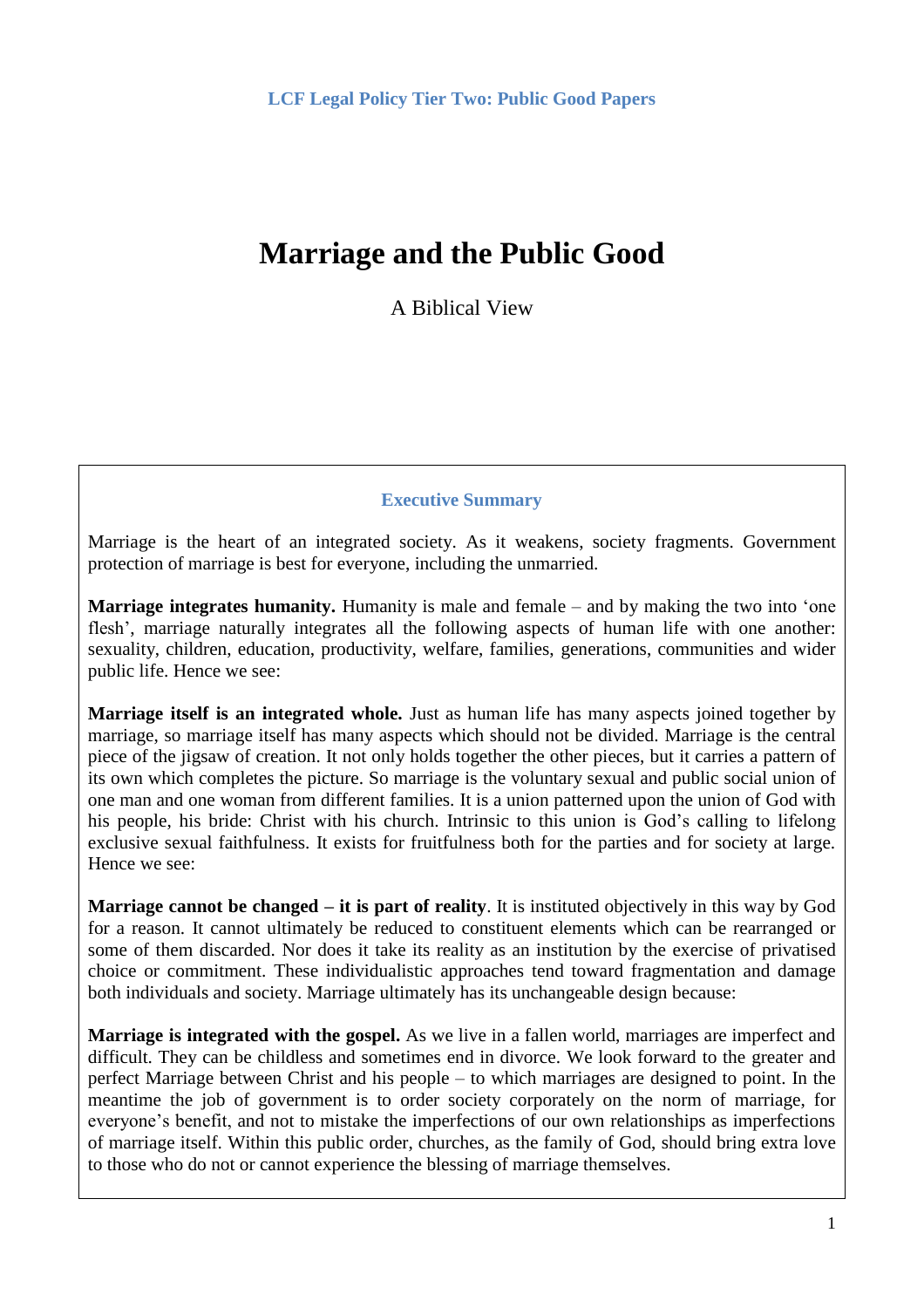### **Outline**

#### **Part I: What is Marriage?**

- 1. The nature of marriage
- 2. The definition of marriage

### **Part II: Why is Marriage Good?**

- 1. Integrated sexuality
- 2. Integrated children
- 3. Integrated productivity and welfare
- 4. Integrated families and communities
- 5. Integrated public life

#### **Conclusion:** Marriage and beyond

**Appendix:** LCF Framework – *Good News for the Public Square*

#### **About This Resource**

LCF Public Good Papers exist to help Christians engage lovingly and biblically in the public square. They constitute the second tier in a **three tier cascade** of resources for our members.

Our **first tier** resource is our overarching 'Framework' for how good government relates to the spread of the gospel – what it means in general to 'promote the good news of Jesus Christ by working for godly laws', as part of the LCF mission statement sets out. The Framework is drawn from our London seminar series, given by leading thinkers, including Rev Dr Mike Ovey, Dr Jonathan Chaplin, Dr David McIlroy and Dr Wayne Grudem (see Appendix for a summary). Christians should love their neighbours not only by spreading the gospel message, but also by practical action, which includes working for good laws for our neighbours and their children – for everyone in society. In practice this means using patient persuasive argument to promote effective policies that are good for everyone (whether they are Christian or not) on the basis of how God has designed humanity to flourish. The Framework addresses when and how Christians should engage with our legislators and on what issues we should engage with them.

**Second tier** 'Public Good Papers' – such as this one – then examine this 'public good' in more detail under generic perspective headings, such as life, marriage, freedom from slavery, access to justice and freedom of religion. The purpose of these second tier papers is to ensure that our subsequent and more specific legal policy contributions (third tier) flow directly, consistently and transparently from our integrated biblical framework. The post-Christian world is characterised by fragmentation – both social and intellectual – but Christianity is integrated: the public good of God's creation is a single integrated picture. This means that each aspect of it is related to the others and must be seen as part of the whole.

**Third tier** 'Legal Policy Papers' then apply these second tier 'public good' insights to specific legal policy needs (responses to consultations, drafting critiques of certain Bills, or new policy proposals). This tier takes into account not only the ideal 'good' but also the reality of the spiritual state of society and starting from where we are in order to point helpfully to where we need to go, and considering how to present this in a secular society.

The aim of LCF's three tier-cascade is to ensure that our members are equipped to be biblical, consistent and mutually understanding. The further one proceeds down the cascade, the more our opinions are likely to diverge amongst ourselves. But by showing one another our working in this three-tiered cascade we are able to start from the same place, identify and isolate crucial junction points, and work together for better understanding and more effective contribution for the benefit of the society around us.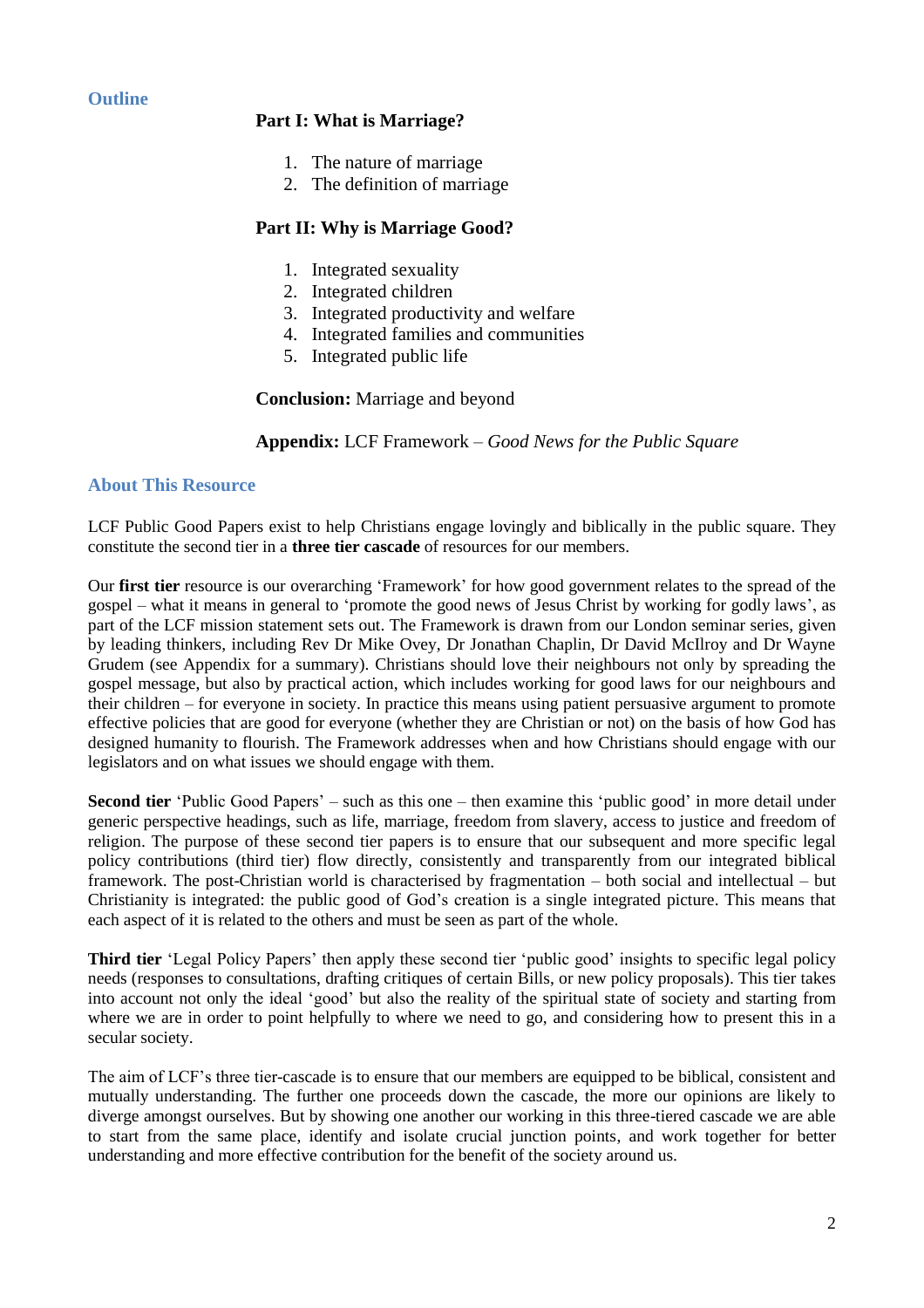## **Part I: What is Marriage?**

## **1. The nature of marriage**

Marriage is the integrated heart of an integrated society. Marriage can only be understood in the context of the whole of created life – but from this perspective its uniqueness becomes clear.

## **Integrated reality**

The public good is seen in the way God created and structured life to flourish as an integrated *whole*. After a structured series of seven, "God saw all that he had made, and it [*sing*.] was very good." (Genesis 1:31). The 'very' is only added to the 'good' once humanity finally forms the centrepiece: the image of God, representing God to the world, and the world to God. Without mankind creation was incomplete – with it, creation became an integrated whole.

## **Integrated humanity**

Humanity itself is an integrated unity. It is comprised of male and female. Hence we see the perfect interplay of unity and diversity in the first description of humanity – with its own poetic integration to match:

God created man in his own image in the image of God he created him Male and female he created them. (Gen. 1:27)

#### **Integrated human mandate**

This integration is further demonstrated in humanity's mandate:

God blessed them and said to them: "Be fruitful and multiply and fill the earth and subdue it and have dominion over the fish of the sea and over the birds of the heavens and over every living thing that moves on the earth." And God said, "Behold, I have given you every plant yielding seed that is on the face of the earth, and every tree with seed in its fruit. You shall have them for food…" (Gen. 1:28, 29)

This is a single mandate for fruitfulness with two interdependent aspects: multiplication and stewardship. How can humanity possibly have dominion over everything on the earth? It must multiply, yet Adam can't give birth to human 'fruit' on his own. But how can humanity survive in order to multiply? It must have dominion over the earth and have its fruit for food. The fruit of mankind and the fruit of the earth are interdependent and integrated: the repeated word 'fruit' is deliberate.

## **Integrated marriage**

For both these aspects it is not good for Adam to be alone. He needs someone who is similar but different and perfectly complementary (Gen. 2:18). The male/female differences are therefore necessary to both kinds of joyful fruitfulness: the fruitfulness of building a family and the fruitfulness of productive labour – the two have become one.

It is in this context that Eve is given to Adam: "therefore a man shall leave his father and his mother and hold fast to his wife, and they shall become one flesh." (Gen. 2:24) – and as Jesus commented: "What God has joined together – let not man divide."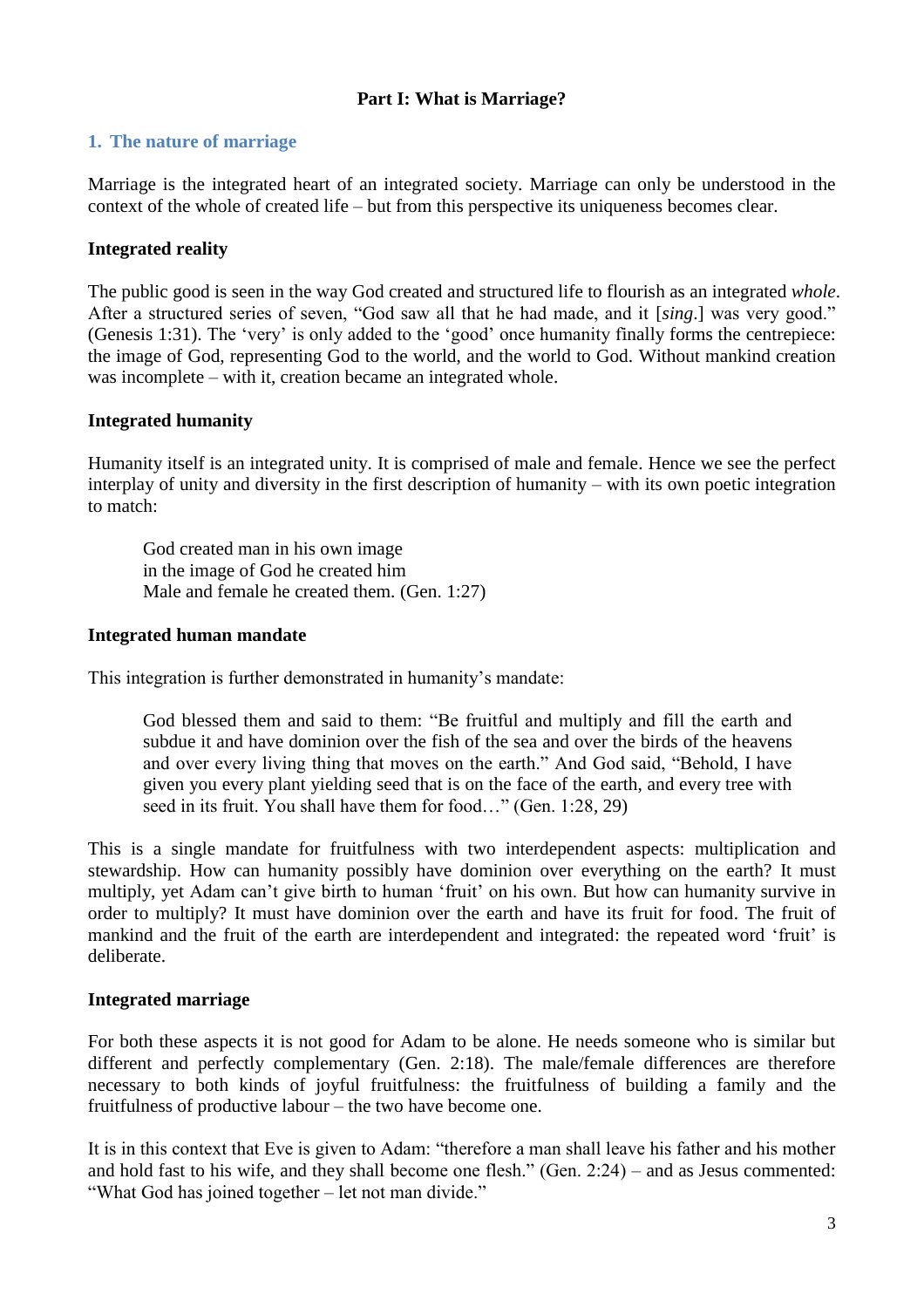So, through marriage, 'one flesh' serves one mandate, for one humanity, in one creation, for one great aim: the joyful flourishing of life itself. This integrated oneness – diversity in unity – mirrors the life of the Trinity. God is love. He is three distinct persons in unity, each person being 'othercentred' – the opposite of self-centred – and from this relationship all goodness flows.

In the same way, the objective structure of marriage is to be filled subjectively by love – as the fitting completion of the two becoming one. As humanity is to reflect the God of love, so marriage is to be a showcase for the love between a man and his wife. Adam's desires were fulfilled in joy as he celebrates Eve's arrival with the world's first love song (Gen. 1:23).

## **Integrated gospel**

The New Testament explains the ultimate significance of marital love. As Paul urges mutual love of man and wife in marriage he concludes: "This mystery is profound, and I am saying that it refers to Christ and the church." (Eph. 5:32). Hence: "Husbands, love your wives, as Christ loved the church and gave himself up for her… He who loves his wife loves himself. For no-one ever hated his own flesh, but nourishes and cherishes it, just as Christ does the church, because we are members of his body." (Eph. 5:25ff)

Marriage is designed as a prophetic picture of the age to come which is brought in by the gospel. In the New Creation there will be no marriage but only the great Marriage between God and his people (Matt. 22:30, Rev.21). This, at last, is the breath-taking implication of all these patterns of integration. *God* is to be integrated with *humanity*, and humanity joined into God! Though there is forever a distinction between the Creator and his Creation, yet, mysteriously, through Jesus Christ, the two will become one, and this is the fruitfulness of the gospel story.

This relationship of the gospel to marriage also helps us to understand three important things:

- It explains why creation and hence marriage has been designed to be heterosexual. It is patterned on the relationship between God and humanity, through Christ and the church – which is the purpose of creation itself. It is this which explains the unique mystery and wonder of the love between a man and a woman, who are so *different*, and yet *fruitfully joined*.
- It explains why earthly marriage does not have ultimate significance because what matters eternally is our relationship with Jesus. This relationship is for both the single and the married, and so it explains why Christianity can provide such a clear and positive view of singleness – which has different purposes and opportunities to marriage (1 Cor. 7).
- It illustrates that, although 'being fruitful and multiplying' is one of the purposes of marriage, childbearing is not required for any particular marriage to be valid. Marriage finds its ultimate significance in its picture of Christ's relationship with the church – and this does not depend on our having children.

## **Marital integration and the public good**

The relationship between the gospel and marriage explains why the integration of male and female is essential to the public good in *this* age: because the public good itself has been designed as a foretaste of eternal paradise (see *Good News of the Public Square*, our 'Framework').

The Bible's most developed paradigm of flourishing creation life ('the public good') is seen in God's stipulations for life in the Promised Land, which would flow with milk and honey. Through the Mosaic law, God intended to use Israel's fruitful community life as a sophisticated prophetic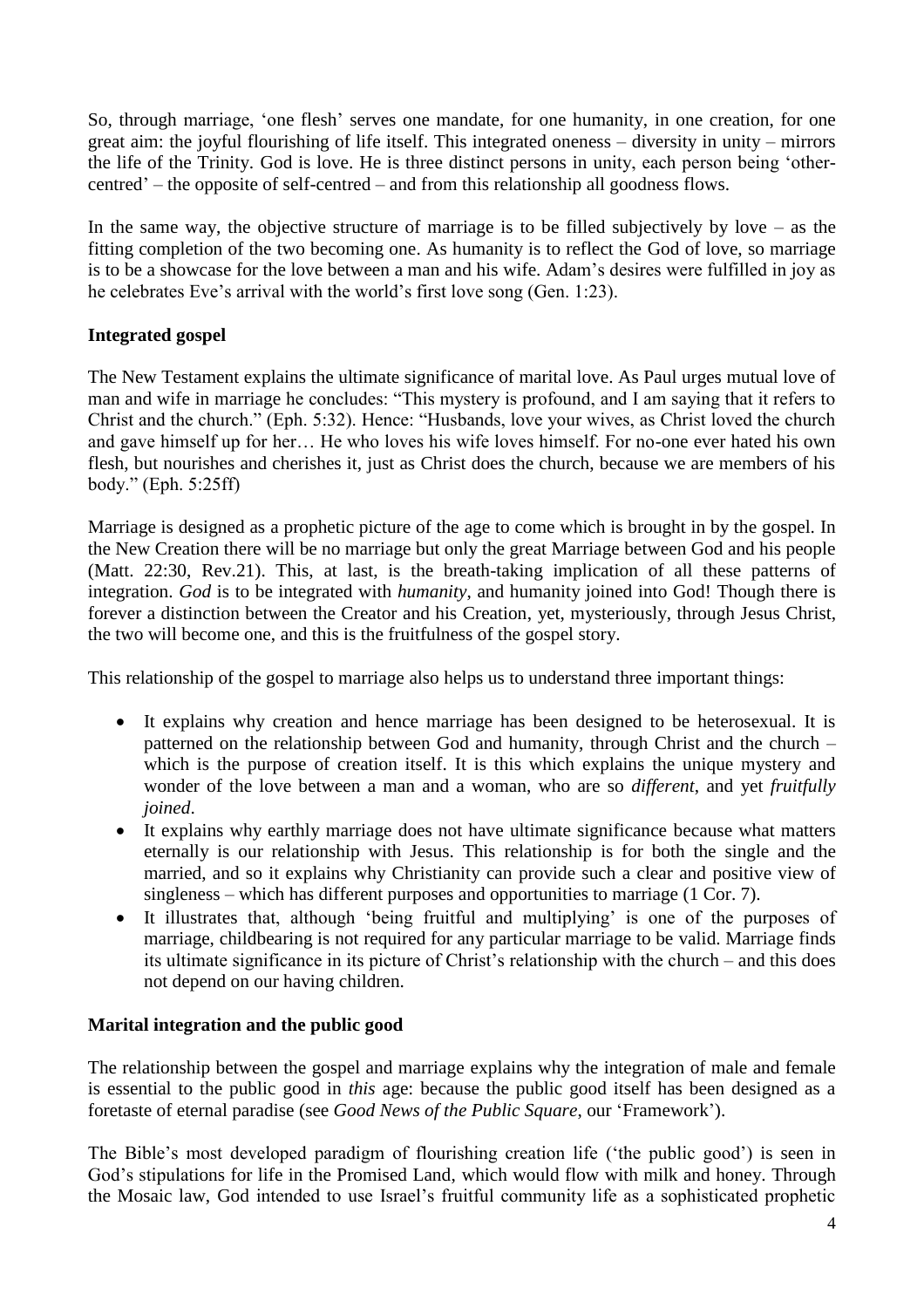picture of the New Creation where heaven and earth are joined. As our Framework shows, although this law must be interpreted carefully in a Christ-centred way – taking into account historical and theological discontinuities – it is still the Bible's paradigm for our blessing today.

The Mosaic law presents a detailed picture of integrated creation goodness, where we see the interdependence of fruitful family life and fruitful labour. The people as a whole comprised an interlocking group of tribes, each of which was an interlocking group of clans. In turn, each clan was an integrated group of households, and the households themselves formed groups of nuclear families. Each family was built and centred on the integration of male and female united in marriage – the cornerstone of it all. From this union flourished both family and land, as the land was received by inheritance from the previous generation, and then stewarded for the next.

Springing from marriage, within this interwoven picture of family and the stewardship of productive resources, we find that all the other strands of social reality find their accompanying integration. Health and welfare, education, employment, social networks and community celebration and rootedness all ultimately found their origin through the links and fruitfulness provided by marriage.

Marriage ensured that all aspects of human experience could be fruitfully integrated rather than fragmented. Moses urged God's people to take the wisdom of God's laws seriously: "They are not just idle words for you – they are your life." (Deut. 32:45-47).

## **2. The definition of marriage**

#### **The Bible: marriage as an integrated whole**

Marriage is to be understood and defined by its relationship to the rest of God's complex creation – just as the shape of a jigsaw piece is designed to fit the whole picture and can't be redesigned or part of it removed. Marriage is therefore an integrated whole: like the patterns on a central jigsaw piece, which join together the whole picture of life in creation, *all the aspects of marriage together form one piece*. Since fruitful integration is the essence both of life and of marriage, it does not make sense to deconstruct marriage into any constituent parts – by definition marriage is irreducibly complex.

The essence of marriage is the fruitful union of male and female, from which flows everything else – procreation and family life, and also productive work and an integrated society. Heterosexuality is the keystone of marriage – or better – every aspect of marriage is heterosexual by its very nature.

Although the different aspects of marriage should not be separated from one another, they can be listed for the sake of identifying the Bible's teaching. Christopher Ash summarises:

Marriage is the voluntary sexual and public social union of one man and one woman from different families. This union is patterned upon the union of God with his people, his bride, the Christ with his church. Intrinsic to this union is God's calling to lifelong exclusive sexual faithfulness.<sup>1</sup>

#### **Contemporary Culture**

#### *Marriage as re-arrangeable elements*

A modernist approach is likely to assume that marriage is merely a construction from reducible, separable elements – like a lego model. It examines what we see of marriage in the world – without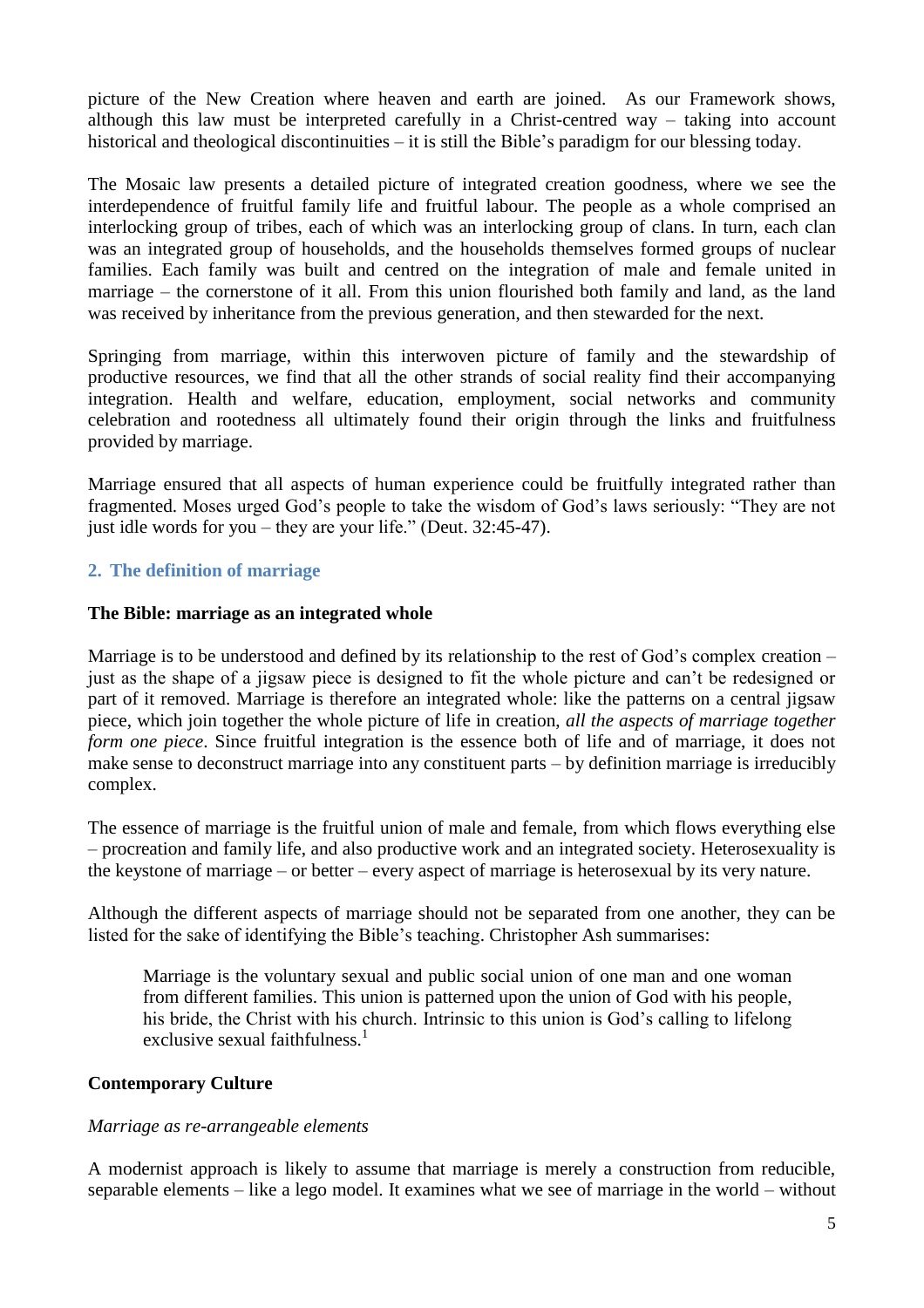necessarily linking it to a prior theology or a great story of reality – and tries to reduce it to more basic constituent parts: its bricks. It tends to confuse empirical identification with definition and meaning – just as a scientific naturalist reduces reality to its sub-atomic particles and laws of nature, and concludes that there is no substantive meaning to any of it.

Thus a modern mind concludes that marriage has been constructed from five factors: sexual union, emotional union, social union, economic union, legal union, etc. Darwinian philosophy says that the combination of these has evolved incrementally: that marriage might have been different and that some aspects could be rearranged or removed – like an appendix – without noticeable loss. By way of illustration, it might be said that there is no reason why sexual union is required, or why sexual union should be heterosexual, or why it should be exclusive.

## *Marriage as private choice*

A post-modern approach will characteristically say that reality – and hence marriage – is whatever we want to say it is.

In society, unfettered individual choice has become the predominant matrix for contemporary lifestyle values, and we can see how this has grown through consumerism and existentialism. This leads society to say that marriage can be whatever we want it to be.

In law, absolute legislative choice has become a leading philosophy in law-making. This has grown partly through the philosophy of legal positivism, which claims that the law need have no intrinsic connection to what is objectively true or good about the world around us: we have a blank sheet to write upon.

By their nature these views are likely to 'see' marriage law through a privatised voluntarist lens, with the result that society as a whole is likely to decide that marriage is essentially the act of will between a man and a woman to commit to one another privately. Once the natural starting point has become the language of personal choice or personal commitment there is no reason why this should not lead to other choices and commitments which deviate from the creation pattern. That choice could be for a partner of the same sex, for multiple partners, or even for extremely unusual commitments which our culture would consider to be highly offensive – why not call them all marriage? But how do we know that another culture or generation would change it all again?

According to this approach, it is not essential to consider the prior significance of marriage within an ordered and unified creation. In our individualistic culture this means that fruitfulness through childbearing and the natural public integration of family and work (and hence public order) are not seen as primary or definitive concerns or characteristics of marriage. We end up with an essentially privatised and fragmented view of marriage.

This approach celebrates each piece of the jigsaw being reshaped and placed wherever it wants on the board – and tends toward a denial of the jigsaw itself. The result is that – over time – the pieces become increasingly disconnected from the other pieces, each loses its own significance, and the overall picture is distorted or lost.

While some would claim that marriage based purely on individual choice leads to individual relationships being complete, the integration which has been seen above is lost and we see an increasing pattern of brokenness and fragmentation in society.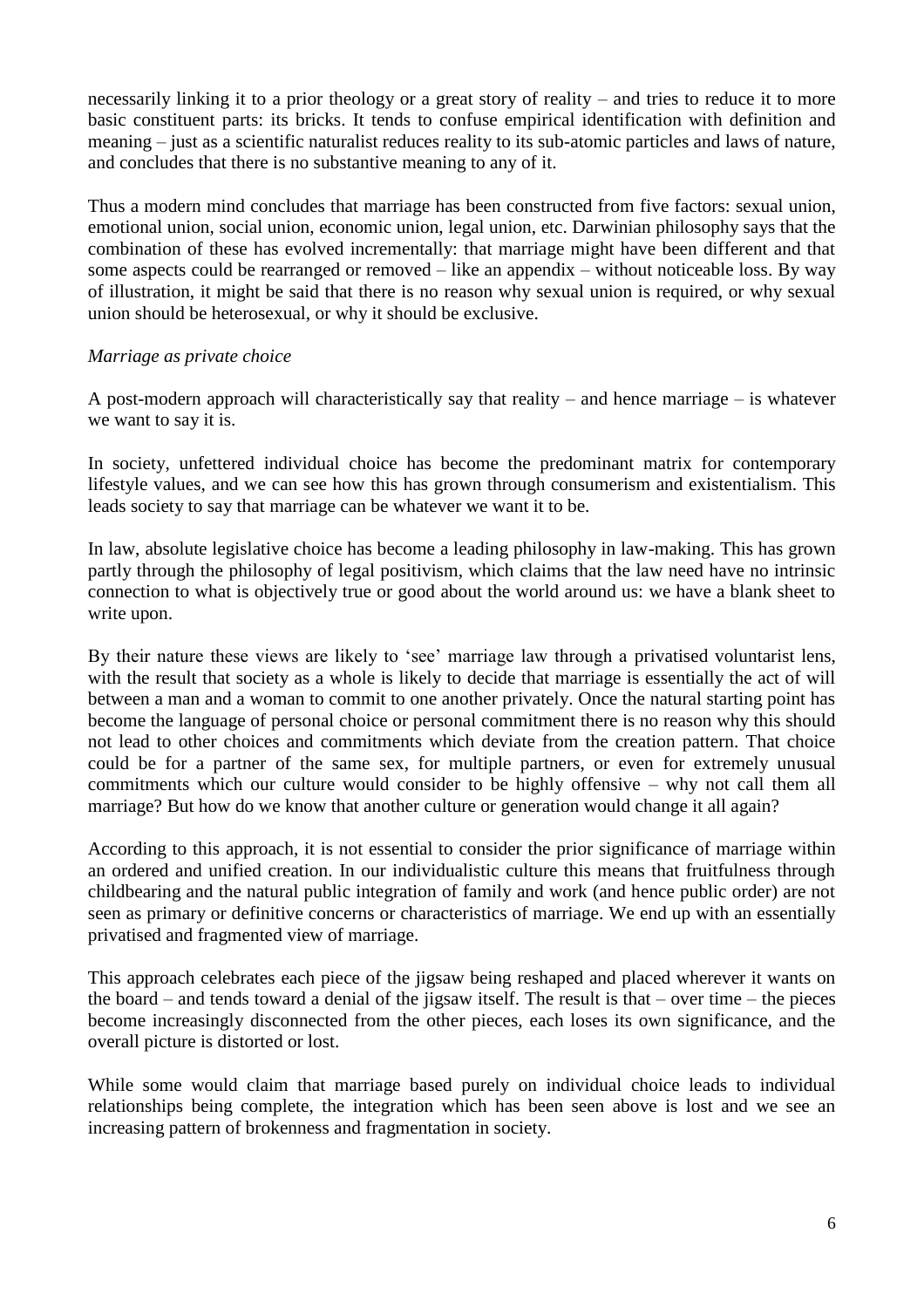### **Part II: Why is Marriage Good?**

By its original, normative design, the goodness of marriage is multi-faceted, and these are integrated. We will now examine some of these in turn.†

#### **1. Integrated sexuality**

Currently in English law, a marriage is voidable if it is not consummated sexually, and adultery is a ground for divorce. This is a legal recognition of the biblical reality that the sexual union between male and female is at the heart of marriage because it is the integration from which human life itself springs. "The two shall become one flesh" (Genesis 2:24) is something which is impossible except between a man and a woman, as two sexual halves make a whole.

#### *Physically*

Sexual union in marriage unites the complementary male and female bodies. This carries the possibility of mutual delight for two people in the one act of self-giving union, and this is integrated with the possibility of the procreation of children.

#### *Spiritually*

The delight of sexual intimacy in marriage is integrated with human spirituality. Contrary to the implications of Darwinian philosophy, the design of human bodies is theologically significant. It is significant that man and wife can face one another while united sexually because the heart of the marriage union is the selfless giving of oneself to the other, just as Christ gave himself to the church, and as, within the Trinity, each of the three Persons of the Godhead is 'other-centred' and looks to the others in selfless love. God is love, and the delight of simultaneous mutual self-giving is part of what it means to be like God.

#### *Emotionally*

Consequently, the sexual union of marriage is emotionally integrated. God has designed intercourse as a meaningful act of communication because its purpose is to join a husband and wife together for life. Through the physical union the couple discover a powerful sense of exclusive belonging, intimacy and trust that provides for a lifelong bond that should not be broken. That is why hearts and lives are broken by casual sex – it hurts to be joined to someone and torn apart again. "Therefore what God has joined together, let no one separate." (Mk. 10:9). Sharing sexual intimacy with more than one person dilutes that intimacy and strips it of its power. Sexual faithfulness is extremely important to God and to our well-being, and this is part of the life-long nature of marriage.

#### *Socially*

The sexual union of marriage is also socially integrated. Sexual union within marriage not only joins two single people into a permanent couple, but it organically produces children, and thus

<sup>†</sup> In this study we explore God's *normative* design for the blessings of marriage in public life. We are very aware that, after the fall, in this complex and broken world no marriage relationship fully enjoys all of marriage's blessings or at all times. It is important to stress that this does not make any marriage any less of a marriage. There are also many other causes of pain and struggle in the context of marriage, singleness and sexuality. In this context it is especially important that we consider the message of the good news of Jesus Christ, and his call on his family – the churches – to show his love unconditionally to everyone in our communities. We will consider this further in our conclusion below, as well as the continuing significance of norms from the perspective of law-making in pursuit of the public good.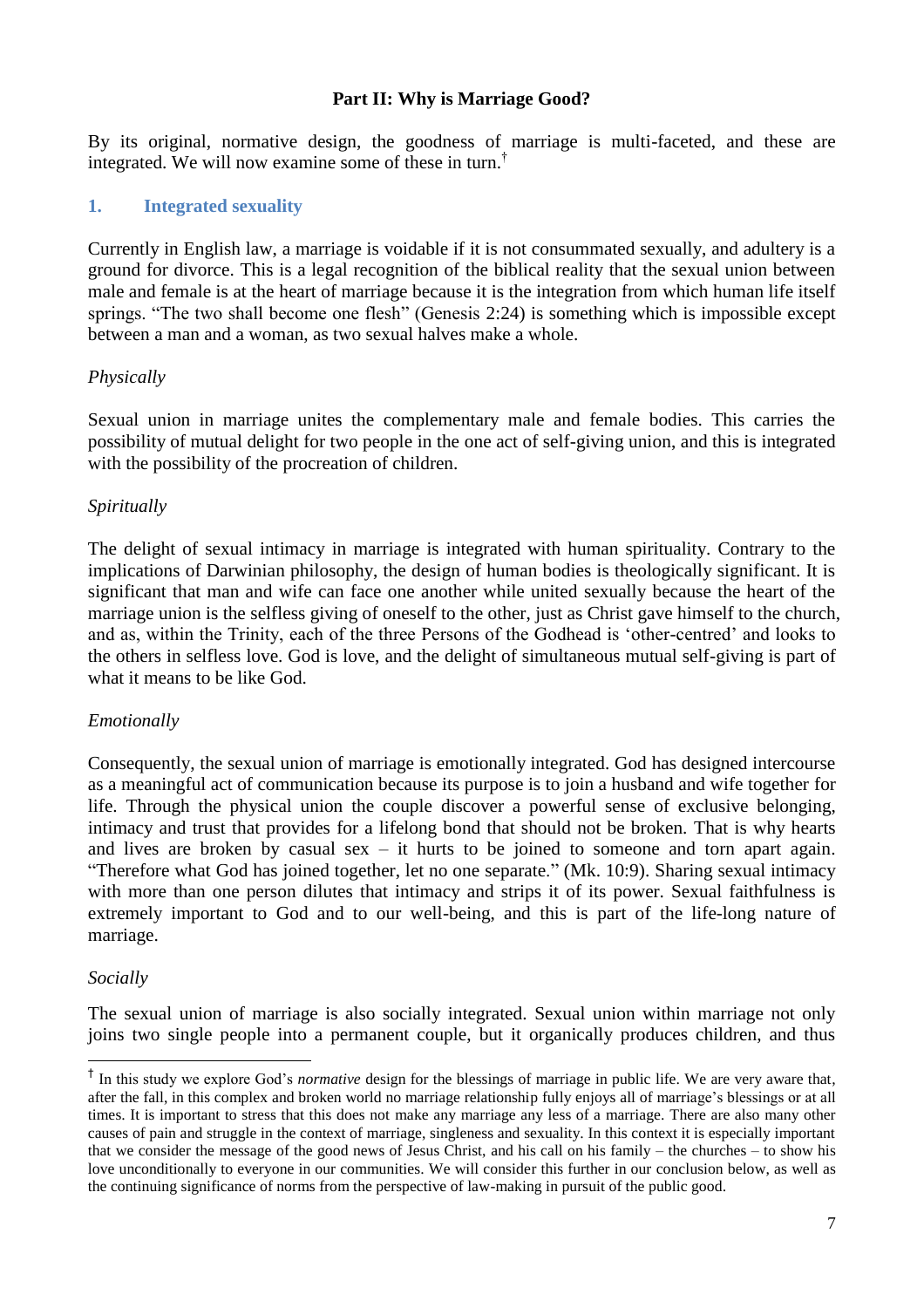produces a family unit. At a wedding, two become one publically, and commit to one another and, by implication, to any subsequent children. They do so publically with the approval and blessing of their community, as the beginning of a new social unit in which society itself has a rightful interest: sexuality has public significance – and broken sexuality has a significant public  $\cos t$ .<sup>2</sup>

## *Sociological evidence: pleasure and health*

According to the Bible, only within marriage can we find truly integrated sexuality: simultaneous physical, emotional, social and spiritual integration. As we look at the world we should expect to find resultant positive implications for sexual experience and sexual health. This is exactly what we do find.

Sociological study has suggested that sexual experiences are generally most satisfying within a lifelong marriage preceded by chastity. Through both structural equation and group comparison analyses it has been demonstrated that "sexual restraint was associated with better relationship outcomes, even when controlling for education, the number of sexual partners, religiosity, and relationship length."<sup>3</sup> Research conducted on older couples of median relationship duration of 25 years has revealed interesting statistical relationships furthering this thesis. It was found that 'longer relationship duration' and 'fewer lifetime sexual partners' both contributed to greater relationship happiness and high sexual satisfaction in the relationship.<sup>4</sup> Evidence has also shown that those who begin cohabitation after engagement leading to marriage or after marriage acquire higher levels of satisfaction in later marriage than those who cohabit before becoming either engaged or married.<sup>5</sup>

On the other side of the coin, problems can proliferate as a result of promiscuity. While sexually promiscuous lifestyles (heterosexual and homosexual) do not cause, *per se*, sexual infections, sexual monogamy is the surest known way of avoiding sexual infections or bowel complications (associated with homosexual practices). Consider the transformation of community health that would occur if every couple honoured the marriage bed and kept it pure.

## **2. Integrated children**

Procreation is fundamental to the design of marriage, and in turn the marriage relationship provides the most secure environment, both relationally and legally, in which children can be born and raised.

## *Biological*

We have seen that marriage was ordained in part because of the need for procreation. Procreation requires both a male sperm and a female egg. As far as their design is concerned, procreation is fundamental to sexuality, and both sexuality and procreation are fundamental to marriage. This means that, normatively, children are connected genetically to both their parents. They will often share physical and personality traits. These are a significant part of the family bond, and they often help generations understand one another. Similarly, family likenesses and genetic connections join extended families in common social bonds. Before they are born children are also connected – literally – to their mother. This has a significant positive effect on the child's relationship with his or her mother, and this blessing then forms the basis of the child's nurture.

## *Educational*

A child's 'education' therefore usually begins in the womb as a result of the integration of the biological and emotional connection with his or her mother. As they grow, children need to learn about relationships in the wider world. They need both male and female role models because humanity is composed of both male and female. Karl Barth summarised it: "Human beings are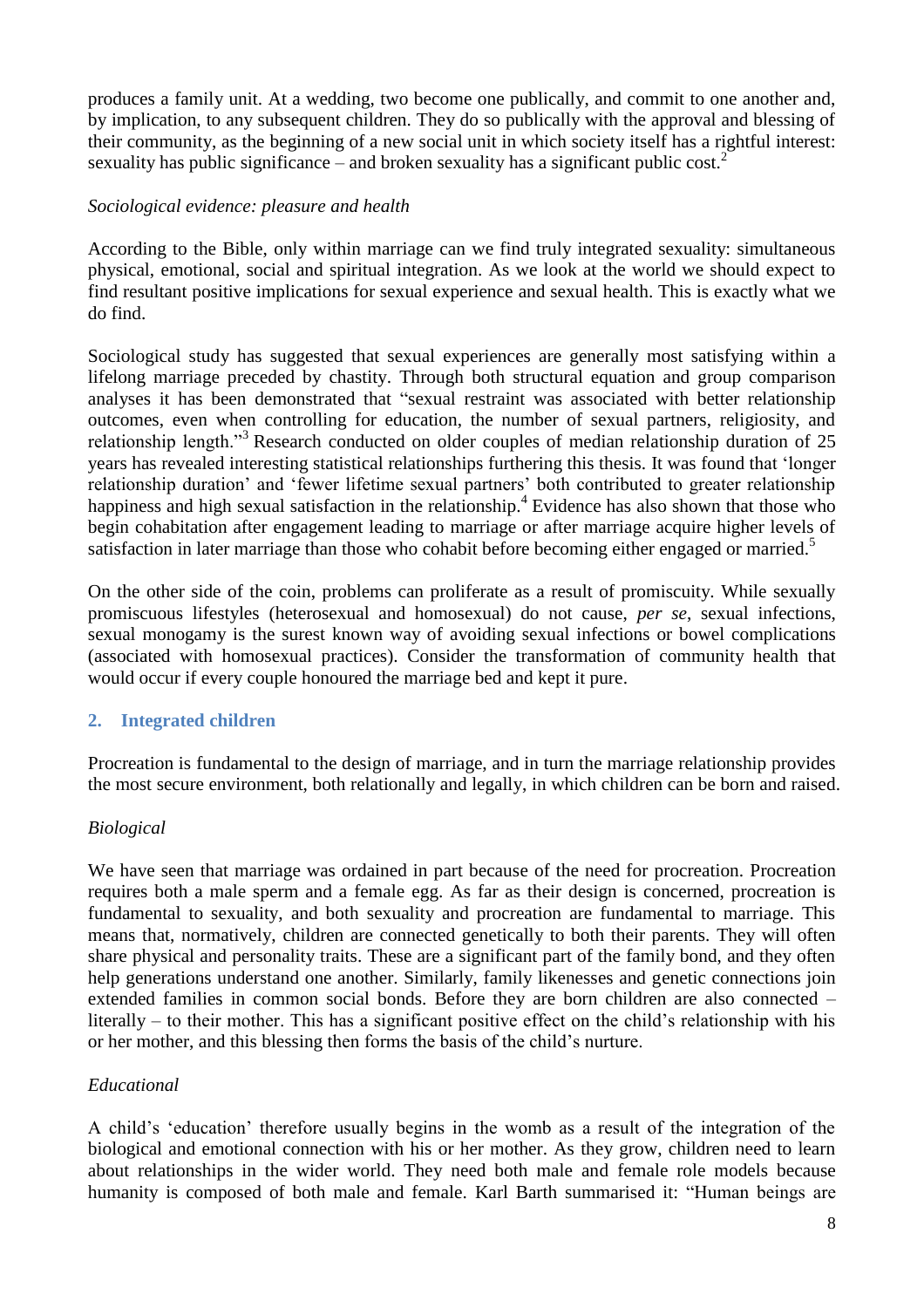ontologically (and not merely in appearance) male and female, and so their deepest fulfilment will come through forms of life that welcome this difference and are structured upon it".

Historically marriage is the most secure setting for intergenerational transmission of social knowledge and skills, and reflects the understanding of marriage that has been constant across cultures and throughout history.<sup>6</sup> Children raised by married parents demonstrate positive socioeconomic outcomes, in terms of educational achievement,  $\sigma$  economic welfare,  $\delta$  physical and emotional health, <sup>9</sup> lack of criminal activity,  $10$  alcohol and substance abuse.  $11$  They also live according to higher standards of integrity and moral principles, $12$  and are more likely to establish stable families themselves.<sup>13</sup>

## **3. Integrated productivity and welfare**

Productivity is seen in good working relationships (based on trust and the right division of labour) leading to fruitful work. Welfare is the corollary of productivity: the fruit of labour being applied back again to human relationships. The key to both is the integration of work and relationship.

#### *Integrated productivity*

Trust allows appropriate risks to be taken and teamwork to become a reality. The deepest trust that two people can know is located within the context of the marital vows of lifelong, exclusive commitment. This is a trust beyond that of family loyalty, cohabitation or mere friendship. Furthermore, the exclusive physical and emotional intimacy of the nature of sexual union within marriage, as considered above, has been designed by God to promote love and trust. In Ephesians 5:28—29, Paul argues, "In this same way, husbands ought to love their wives as their own bodies. He who loves his wife loves himself. After all, no-one ever hated his own body, but he feeds and cares for it, just as Christ does for the church."

Marriage makes us more productive partly because of the effect of marriage on our own character and well-being. According to Tim Keller:

A 1992 study of retirement data shows that individuals who were continuously married had 75 percent more wealth at retirement than those who never married or who divorced and did not remarry. Even more remarkably, married men have been shown to earn 10-40 percent more than do single men with similar education and job histories.

Why would this be? Some of this is because married people experience greater physical and mental health. Also, marriage provides a profound 'shock-absorber' that helps you navigate disappointments, illnesses, and other difficulties. You recover your equilibrium faster. But the increased earnings probably also come from what scholars call 'marital social norms'. Studies show that spouses hold one another to greater levels of personal responsibility and self-discipline than friends or other family members can. Just to give one example, single people can spend money unwisely and self-indulgently without anyone to hold them accountable. But married people make each other practice saving, investment, and delayed gratification. Nothing can mature character like marriage.<sup>14</sup>

Productive teamwork also depends on the division of labour. We have already seen that God provided Eve not only as someone Adam would trust and love as he loved himself, but also as someone different from himself – someone who would complement and help him (Gen. 2:18). That complementarity applies not only sexually (and hence procreatively) but also to work, including childrearing. Men and women have different and complementary traits in their relations to the world in general. This does not mean that we stereotype masculinity and femininity, but it does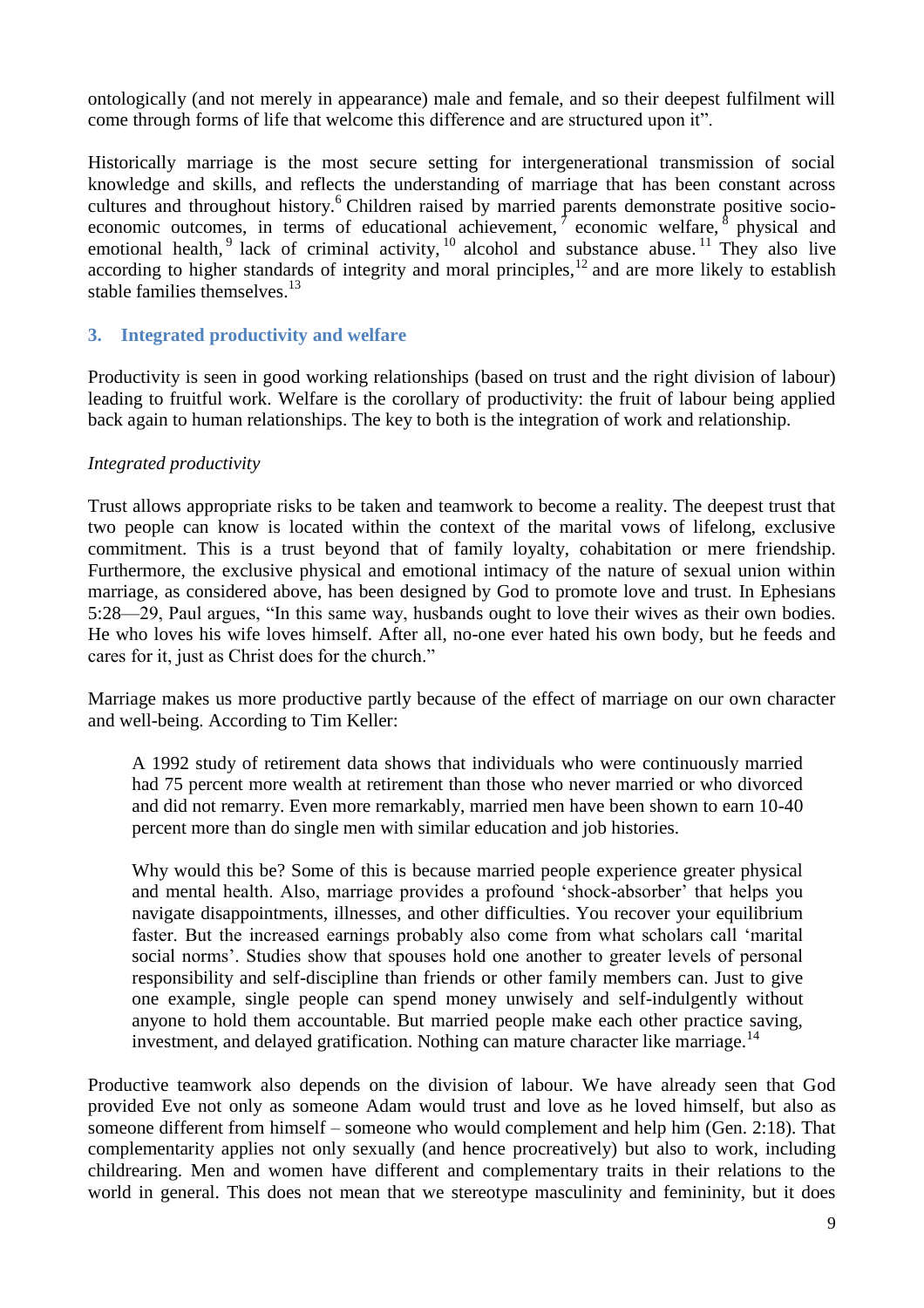mean that there is a unique and God-given strength in the working partnership of a man and woman who are one flesh together.

The combination of a man and a woman is therefore the ideal partnership for sharing the management of a home and family resources. The pooling of resources between men and women and children, and shared ownership, leads to economic savings and tends to bring a standard of living better than the sum of both parties living alone. Marriage leads to a higher economic standard and diminished likelihood of ending up in poverty for men and women.<sup>15</sup>

## *Integrated welfare*

The tasks of child-raising and stewardship of productive resources are usually intrinsically linked. Parents are naturally best placed to invest most wisely in their children's lives, who are then best placed to care for their parents in old age – and this is all naturally integrated with the family role in children's education. Family based welfare is therefore the most efficient localised welfare provision society has known. It is also the most personal, allowing for differentiated loving care in contrast to 'one size fits all' institutions and systems.

The economic consequences of social networks, both within and without the context of family, has been studied in detail by sociologists, psychologists and economists under the umbrella term 'social capital'. Studies have shown that the socialisation of society correlates with the effective creation of human capital, of wealth and the avoidance of various social problems.<sup>16</sup> The family based on marriage is one of the most effective contexts within which social capital is formed and preserved.<sup>17</sup>

## **4. Integrated families and communities**

The biblical vision of family is that of the extended family. While the marriage relationship and immediate nuclear family took precedence within the extended family, the extended family was the key paradigm of the biblical social vision. It operated in concentric interconnected rings with the nuclear, three-generational and extended family at its centre, continuing out via the clan and tribe to the nation at its widest sphere. Integrating the whole, and at the heart of it all, we find marriage, through which families themselves are joined together. In other words, the integration of man and woman in marriage is central to the integration of community life and national life.

## **5. Integrated public life**

Thus the institution of marriage is as much (if not more) about public life as it is about private life. It is a public social unit, and the welfare of the community depends on the welfare of its marriages. Marriage comes into existence when a public declaration is made which is recognised by the community. This may take the form of an oral ceremony, the signing of a marriage deed, or both. The point is that the relationship becomes one that is legally binding and formally recognised. As well as husband and wife becoming "one flesh", a legal union takes place.

The outcome of public union means that the 'one flesh' reality tends toward (though is not entirely) 'one legal entity' as far as the wider community is concerned. This is why, according to English law, spouses should not be required to give evidence in court against each other. It is also why, for example, husbands are presumed to be the legal fathers of (and carry legal responsibility toward) their children. Spouses can give certain medical permissions in relation to the other spouse, or receive a particular category of recognition under the intestacy rules when they lose their spouse. In other words, the public nature of marriage is of benefit to the ordering of the community.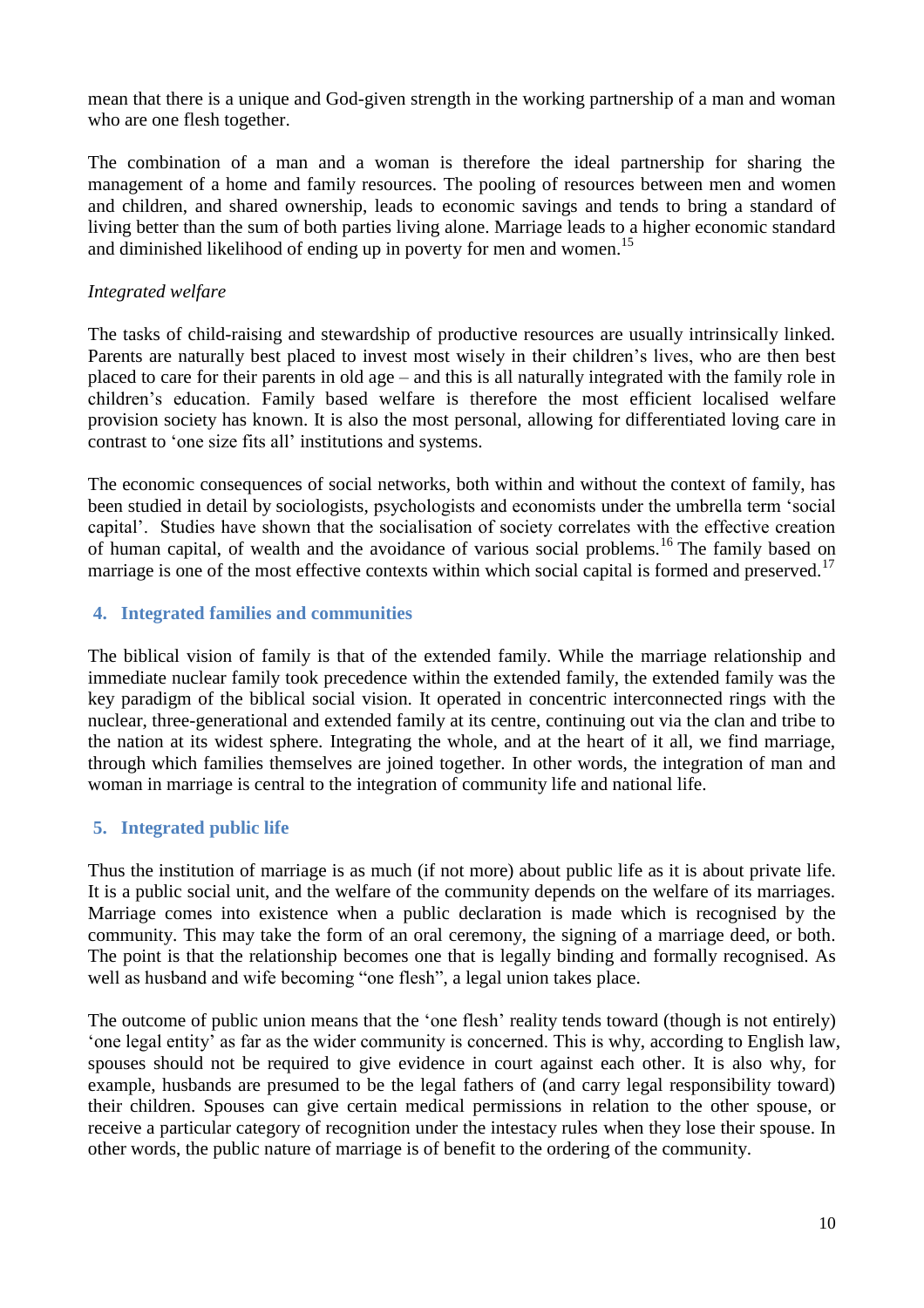## **Conclusion: marriage and beyond**

#### *Marriage and the good news*

The public good must always be understood in the context of public hope. The great hope for society is the good news of Jesus Christ which changes hearts and minds, and ultimately brings Jesus Christ's return and the fullness of a new creation. This is the great Husband returning for his Bride, his people.

This gospel helps us to understand the challenges we face in the public square – to be realistic about them, and yet not despairing. It shows that ultimate meaning and significance for humanity is not found in marriage, corporate ordering, fruitful family life or fulfilling relationships – but in the hope of Jesus Christ and our relationship with him, who will establish the perfect 'public good' in the fullness of his kingdom when he returns.

It also helps us personally when we (or those around us) may be struggling in areas relating to marriage – such as bereavement, divorce, childlessness, singleness, or particular sexual struggles or temptations of all kinds – we can remember that Jesus is the great husband who gave his life for us to bring us ultimate healing and perfect relationship for eternity.

This good news leaves certain specific implications both for churches and for public authorities. In both of these spheres we should expect to find the faithful contribution of Christians, who are called to Christ-like love to everyone, and share the life-changing good news of Jesus.

#### *Marriage and government*

Public authorities have a limited but clear mandate to promote the public good by encouraging and protecting those who do good in society, and punishing those who do evil and harm society (see *Good News for the Public Square*, our Framework).

This is not to expect to bring perfect relationships to society, or to design a public legal framework which somehow incorporates everyone's choices or ideas for their own lives. It is not possible to design a coherent and ordered framework which is devoid of a concept of normative human design. Rather, government is called to provide public order which accords with God-given norms because that is good for everyone. It means that we then work with the grain (rather than against the grain) of human nature. From what we have seen in this paper, it is in everyone's best interests – including the unmarried – for governments to structure society around marriage and protect it in law.

#### *Marriage and churches*

Within this public order, churches are especially called to be communities of hope in which people can find relational security and lasting family love – especially those who do not have families, marriages or parents, and those who struggle with all kinds of temptations and challenges. Such churches are good news for the community at large. They point toward the great future, and they also contribute to the strength of society in this life – through strengthening marriages (for example through integrated marriage counselling within wider pastoral care) and also the lives of singles, young people and the elderly in so many ways.

Thus, while as Christians we should lovingly contribute to public life in helpful legal policy we should also make equal, if not greater, effort to help our churches, by God's grace, to become beacons of Christ's hope to a hurting world, and make a clear and positive contribution to the local communities in which we find ourselves.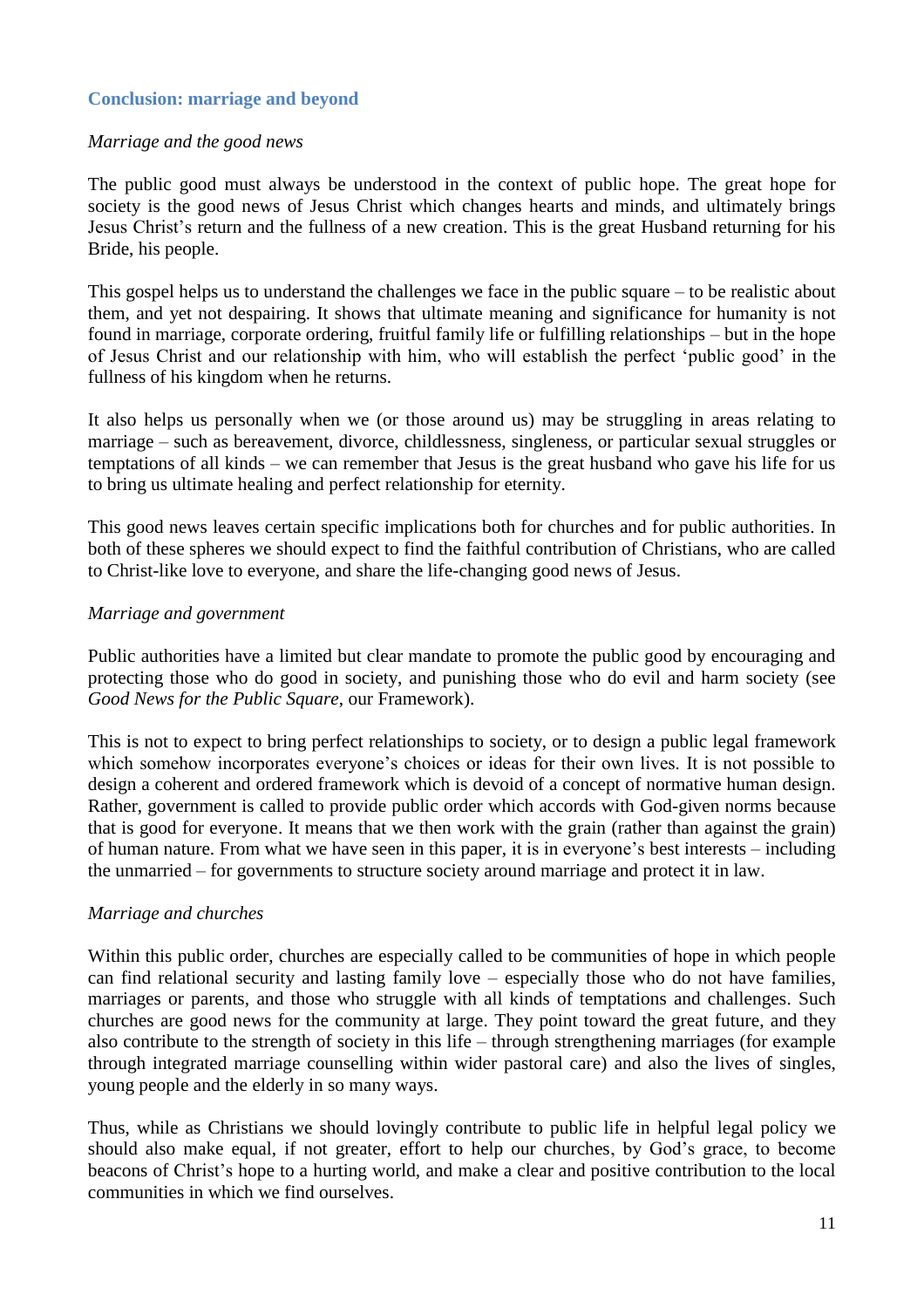#### **Summary: Informed Love**

Christians should love our neighbours not only by sharing the gospel but also by doing good works – which includes assisting the government to do its God-given task by persuasively promoting good laws for our neighbours and their children. Good social ordering accords with our created design because this is how humanity thrives, and this can be demonstrated through good evidence. But where the gospel has little impact in a society, that society is less willing to accept God's good design, despite the evidence. The remedy is both for the gospel to spread further in society and for our legal policy proposals to take realistic account of the nation's spiritual condition. We are then to move patiently, wisely, winsomely and lovingly from where we are to where we need to be, making clear at all times in what we do and how we do it that what we propose is not self-serving but for the benefit of society as a whole.

#### **Four sides of the public square**

*Good News for the Public Square* shows that there are four sides to every political question: authority, truth, goodness and hope. Public Authority: what is the *role* of the authorities? Public Truth: how do we *know* what is good for society? Public Good: what *is* good for society? Public Hope: how can the good be *achieved*?

Christians should answer these four questions in the light of the wider gospel context to which they all point – the story of the ultimate public square – the kingdom of God. When Jesus said: "I AM the way, the truth and the life", he was not only referring to 'spiritual' reality but he set the framework for a Christian worldview. Everything in creation was made through him, and is to be restored through his kingdom.

As 'I AM' Christ himself is the source and goal of all *authority* in heaven and earth. As 'the Truth' he is the basis and revelation of all that is true about reality. As 'the Life' everything was created through him to thrive, patterned on him in its creation *goodness* – and the same is true of the renewed creation of the eternal age to come to which this life points. As 'the Way' he is the *hope* and means by which creation is restored as humanity is reunited to God in him. Therefore the gospel gives the basis for answering each of our four public square questions. Importantly, the gospel shows how the limitations of the temporal public square both point to the ultimate 'public square' of Christ's greater kingdom, and also create civil freedoms now.

**Public Authority:** God has lovingly instituted public authority to love: to promote the public good by commending 'good' and punishing evil. However it has limited authority under God's authority. It must not reach beyond public jurisdiction into private life – after all, only the gospel can change hearts. Thus the gospel's limitation of political authority is the intellectual basis for civil freedom.

**Public Truth:** What is 'good' for society depends on what is true about society. We can know what is true about the world because both we and it were created coherently through Christ. By his incarnation he reconciles us to the truth about the world and shows us more clearly what it is. This means that although sinful humanity can partially understand the world, we can only see the world truly when we also accept the gospel – with it comes all of the Bible's revelation about society.

**Public Good:** God has designed the world as a coherent reality which is structured to flourish in life – this was created 'very good' for us. In God's law we find the most developed specification of God's creational design for human relationships. To encourage flourishing, law should order society in a way that accords with our design. However, life can only be truly and contentedly enjoyed when we know the life and law of God in our hearts. Only the gospel message brings this to us, and it also gives flourishing life for eternity.

**Public Hope:** Perfect laws don't change hearts. People only consistently want what is best for them when the Holy Spirit changes their hearts. So we need the gospel to spread in order to see lasting change. Just as we don't compel faith, we don't compel people to adopt good law, especially what they cannot bear. Taking account of the spiritual state of society, we should start from where we are now and seek to move to where we want to be. Christians should set the example: sharing the gospel and loving our neighbours by gracious and persuasive law reform – for everyone's benefit.